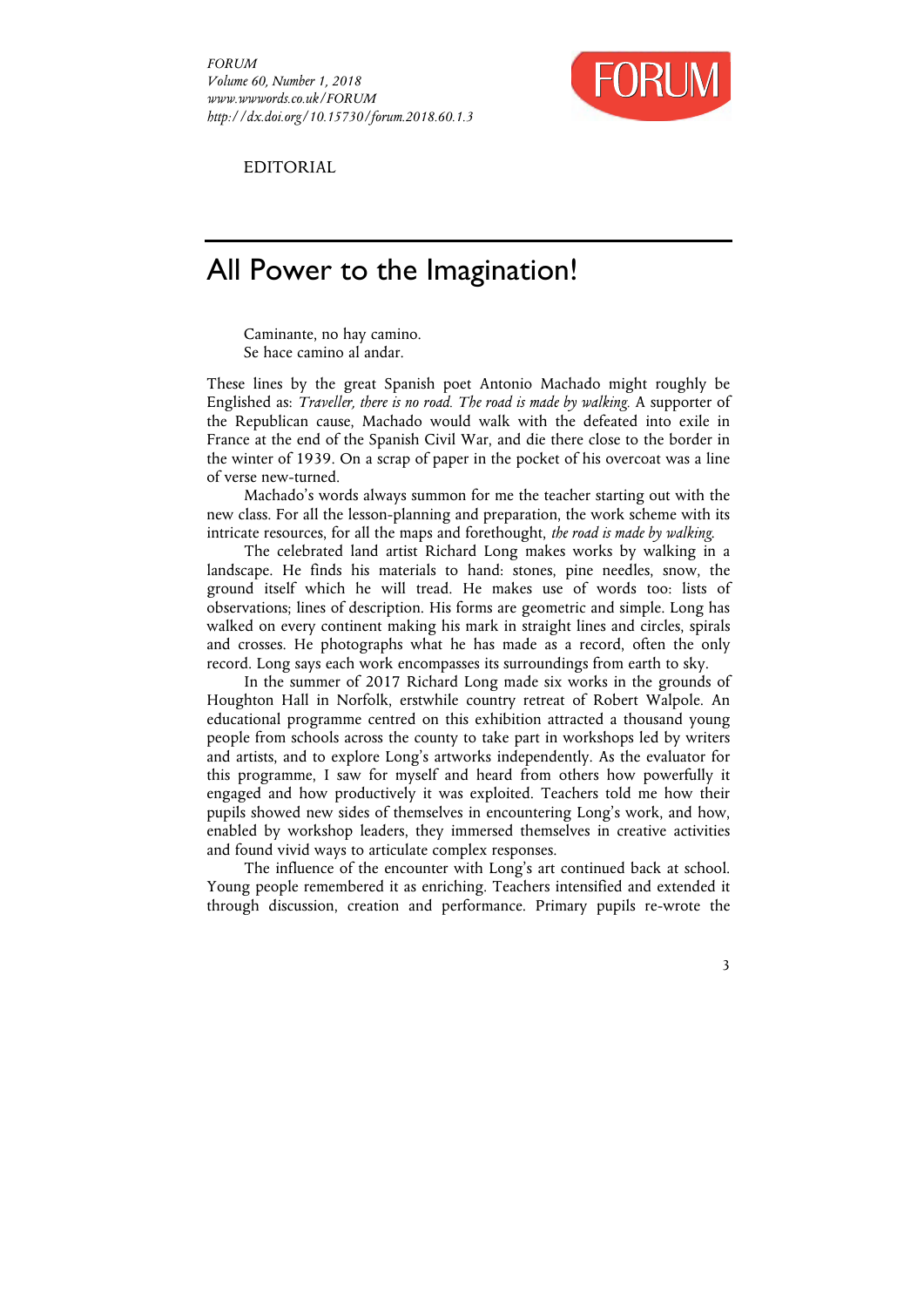#### *Editorial*

Houghton Hall brochure to give visitors information about what to expect from the sculptures. They painted, made sculptures, scripted and performed plays whose props and costumes they designed, and wrote poetry which they valued enough to give to people at home. Secondary school students explored images they'd sketched or photographed at Houghton, and ideas they'd incubated there, to make new coursework for their art exams. One student told me about the layered work in front of her, a multi-media palimpsest of photos, logos, floor-plans, drawings and words. Richard Long had left his mark on the landscape, she said, so she was recording how she had left her mark on her school.

Long's works at Houghton Hall are made from local carrstone and flint, from slate and pigment. Encountering these materials arranged (or in the case of the pigment, simply poured) provoked students to think further about what might constitute 'art', and to change their minds*.* 'I didn't think geometric shapes worked with nature,' one told me. 'I have seen that they do.' Another said that seeing Long's 'abstract art has given me more ideas about how I can use abstraction in my own work'. Several were struck by Long's openness to happenstance and his willingness to let chance play a part in what he makes, and had begun to explore how they too could incorporate these elements in their artworks.

There is much more to tell about the power of the Houghton Hall exhibition to engage and educate young people, and about the appetite of practitioners for programmes of this kind. They see their value: how they prompt, license and nourish new ways to think and make. A child declared: 'I felt artistic at Houghton Hall and was drawing from my heart.' A teenager wrote that 'opening your mind to new media helps with achieving a wider variety of pieces'. Another told me: 'I thought about the place more.' A teacher showed me photos of a widening spiral path deliberately made by a group of young people walking in the dew on a morning field after their visit to Houghton. *Se hace camino al andar*.

But the curriculum-space given over to the arts, whether drama, music, dance or 'art' however defined, declines even as policy-makers continue to scant what the arts make possible in and for the young. Nansi Ellis's fleet-footed account of the state of formal teaching about the arts in schools today notes that *almost half of all pupils take no arts subjects* at GCSE level. Jonathan Savage's article lays bare the slow dilution, through out-sourcing, of provision in schools for music education. Such exiling of artistic activity, the prolonged failure to value creative performance by ensuring it has proper curricular time and space, prevents teachers from seeing their students more fully, which is to say more truly. An approach to curriculum which overlooks the indispensability of art, of human play at its most serious, sophisticated and exalted, denies to young people perhaps the most necessary educational terrain. For in that terrain, free to express what matters to them, young people prepare themselves to be able to consider what matters to all of us. They meet the challenges posed by the grammar of artistic form, and weigh up the worth of their own response. They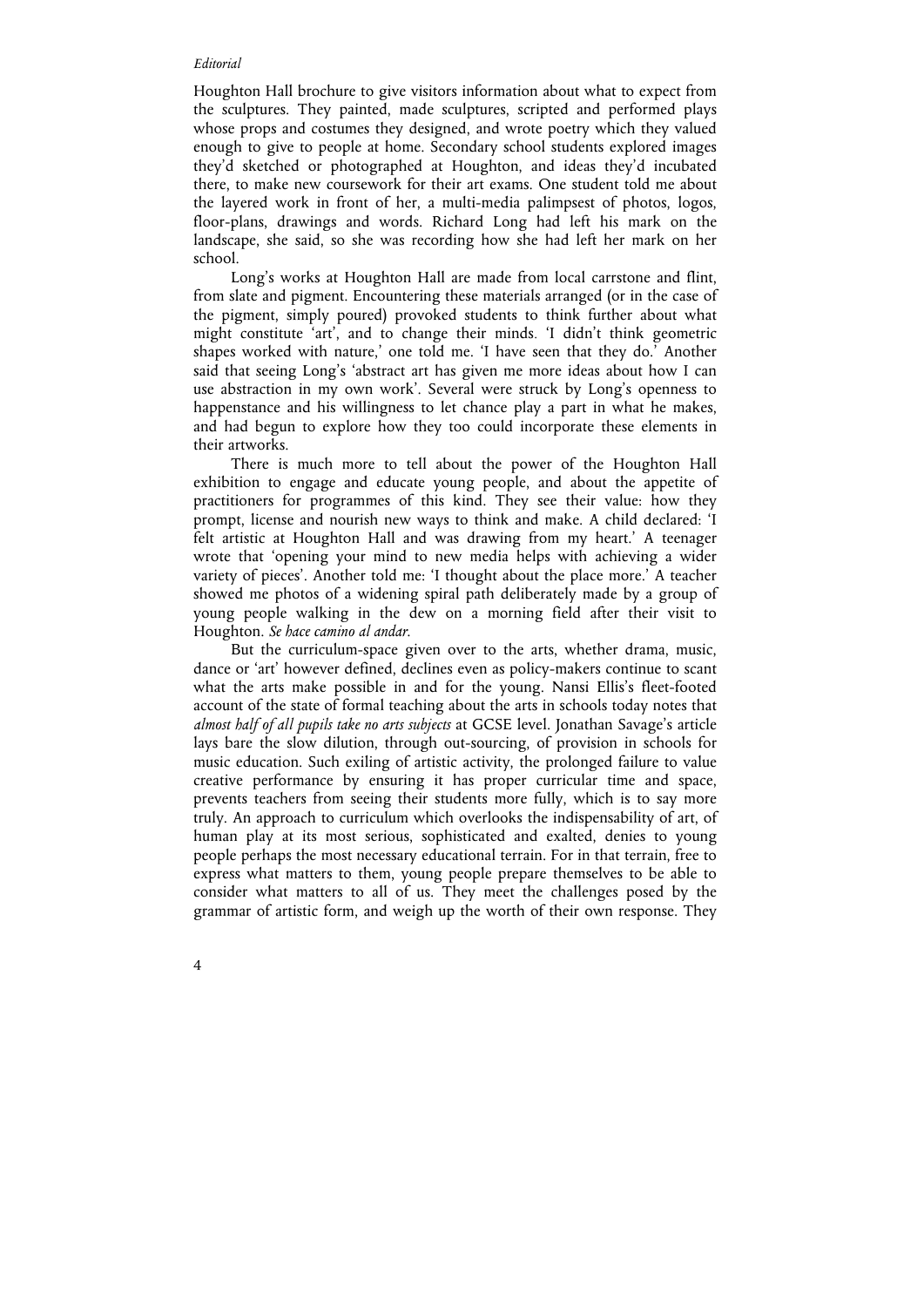apprehend the tradition in which their artwork would take its place. They make their own meanings.

Such meaning-making is the life-blood both of education understood as the process of living rather than as preparation for future living, and of an approach to formal schooling which recognises that the education of the intellect is founded on the free play of imagination.

Such an approach was powerfully argued by Michael Armstrong in his Brian Simon Memorial Lecture of 2012 (Armstrong, 2013). In that lecture, Michael noted Brian Simon's respect for the poet Coleridge's understanding of education best conceived. He quotes an essay by Simon from 1985:

'Can we derive from Coleridge', Brian asks, 'a convincing rationale for educational procedures which reject the "mechanical" and focus on the development of the inner powers of the child? Does Coleridge provide a justification for the concept of the appropriation of knowledge rather than its assimilation?' 'The conclusion must be positive', he answers. 'It is in this area that the humanist educator of our times must seek his or her rationale.' (Simon, 1985, p. 148; cited in Armstrong, 2013, p. 27)

In his sketch of a vision for primary education freed from current constraints and re-dedicated, in Coleridgean and Simonian fashion, to the growth of the individual child, John Coe suggests that 'learning will be fostered as much in the outside environment as within the school building'. Let us hope.

A glimpse of what is possible even as the goad of England's high-stakes testing and examination system continues to be kicked against is provided by a set of articles written by practitioners at Stanley Park High School, whose headteacher, David Taylor, also contributed to the previous number of *FORUM*. Mike Davies, who wrote in that number about the continuing quest for a comprehensive curriculum, introduces these texts. He shows how the Excellent Futures Curriculum developed at Stanley Park offers a framework for establishing *a thriving learning culture* and creative approaches to pedagogy. A mainstay is the production of work for exhibition, work assessed by its audiences: 'parents, other students, community members or professionals from the outside world', as Katie Alden puts it in her detailed account. Stanley Park's commitment to collaborative approaches to teaching and learning, and to creativity as the high road to skill (in Michael Armstrong's phrase), is evident in the articles by Jacquie Thomas and Susan Noble. Alison Bailey and David Taylor, in their article, consider how Stanley Park strives to become truly inclusive.

Richard Zaiser, who has taught modern foreign languages across Europe, favours using literature in his classroom because to do so sparks powerful personal responses and generates creative work, thereby enhancing learning. He also sees this approach as vital for the teacher's sense of purposefulness. As he writes, to use 'literature in the classroom both to offer individual development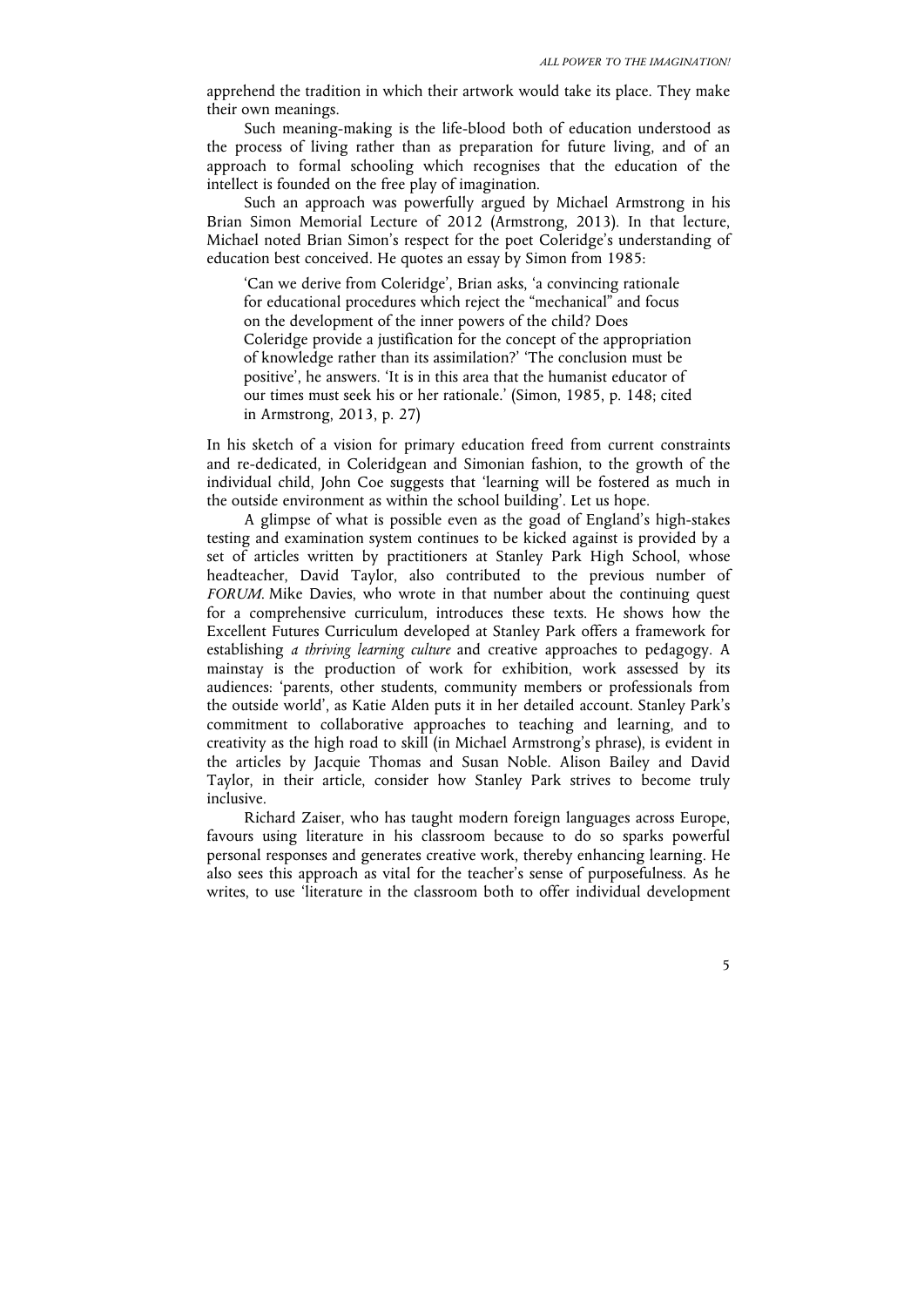#### *Editorial*

and to foster communicative skills will help me see my work as a meaningful contribution to my pupils' formative years'.

The sheaf of articles directly engaging with the arts, and so with the mobilisation of the imagination in the cause of education, is tied up by Colin Richards. A former School Inspector (HMI), Colin imagines himself into the situation of a headteacher before and after an Ofsted inspection. He hopes Amanda Spielman, Ofsted's current chief inspector, might walk a mile, or a day, in the shoes of such a headteacher, and so be educated.

Richard Long has said that the scope and range of his work extends 'as far as the eye can see'. Yet to look far into a landscape is to look far back into it also. Any landscape is historical, and so inescapably politically charged. In the early eighteenth century, when Robert Walpole extended his family's domain at Houghton, inhabitants were required to quit what was left of a local medieval village so that those buildings might be levelled in order to 'improve' the view from the Hall. New Houghton was built to the south: two parallel rows of identical estate cottages. What those already empowered imagine can alter our shared material reality. For the powerless, imagination may furnish merely an escape route from the brute political truth of the day, and as such risks being condemned as a diversion from urgent political tasks.

Several articles in this number may help ward off that danger. Pat Ainley and Martin Allen recall what Marx understood capitalism to impose necessarily on society: development of the general intellect. They present an account of the Labour Party's social democratic origins and mission, exposing the vacillation within the party around questions of workers' control and the need for a thoroughgoing socialist programme. A break from what they term 'Labour's traditional ... pedagogic project' is vital to open the road for a new line of march. Ainley and Allen touch on Labour's 'National Education Service'; this will be the focus for the next issue of *FORUM.*

John Quicke looks at the intensifying crisis in teacher recruitment and retention, and in particular at the role played by excessive teacher workload. Department for Education (DfE) figures show that Initial Teacher Education courses continue to recruit significantly below target, while vacancies in schools are up and school rolls rise. Quicke scrutinises the government's response. He argues that a restoration of trust between government and teachers is long overdue, and can come about only through more democratic forms of accountability.

Disenchantment among teachers, disaffection among students and the need for renewed democracy underpin Fiona Carnie's call for the re-building of our education system from the ground up. This means creating a new participatory framework by listening to teachers, parents and students, and by re-inventing the concept of the Community School.

The concluding part of the interview conducted by Jane Martin and Melissa Benn with Clyde Chitty opens this issue of *FORUM*. Clyde explores his career in the secondary classroom and in academia, comments on principal figures and pivotal moments, and reflects on *the whole landscape of education* he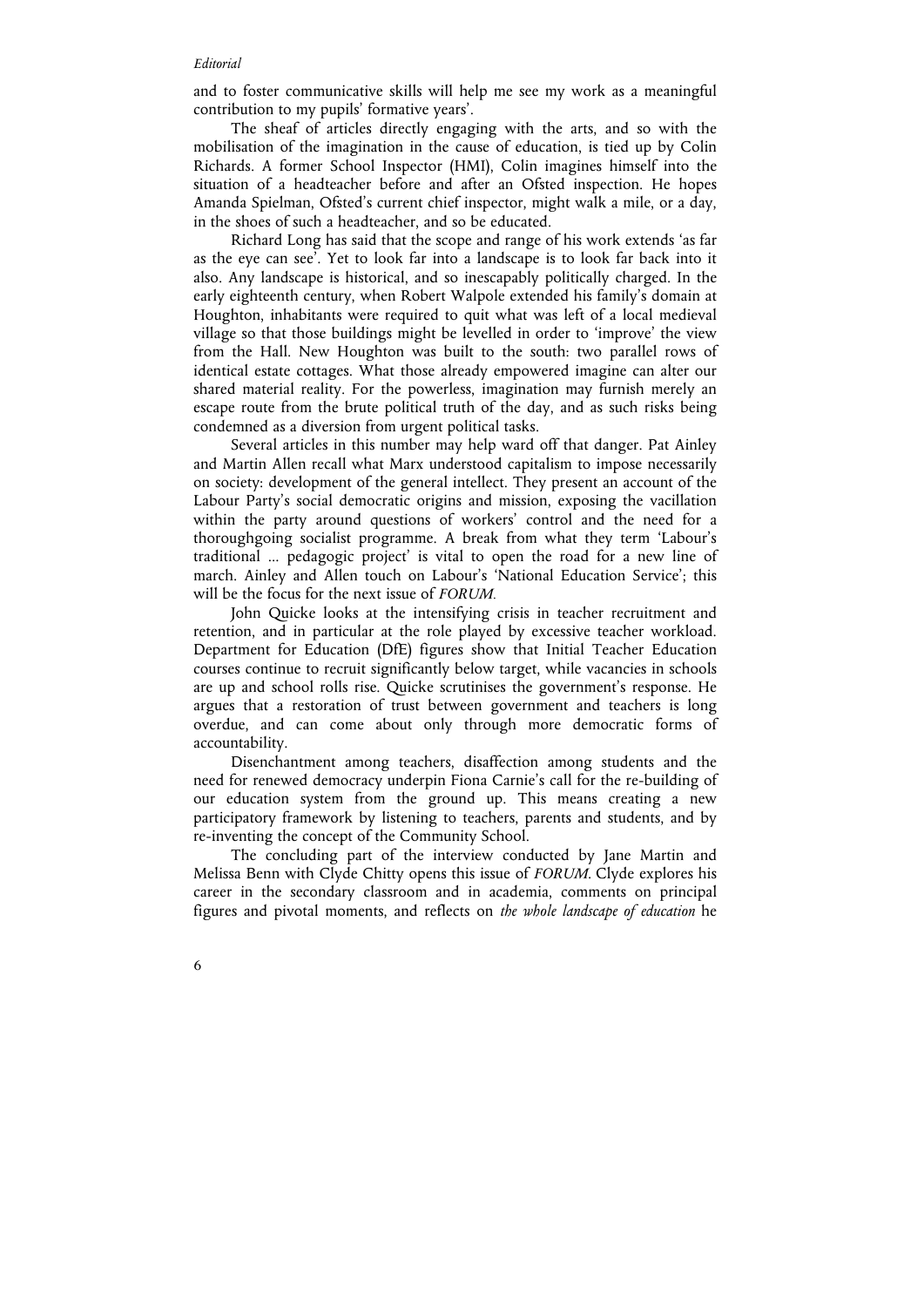has traversed. The article concludes with an index of all Clyde's writings for *FORUM*. Howard Stevenson's riposte to Susanne Wiborg's account of the NUT at two moments in its history will appear next time.

In the spring of 50 years ago, when Clyde Chitty found himself teaching in a Bromley comprehensive, on the cobbled streets of Paris new visions of the social order were being proclaimed, to be taken up widely and with lightning speed. The militancy of youth allied itself with the strength of organised labour, and a whole society stood on the brink of revolutionary change. The cry arose: *L'imagination au pouvoir!*

Let it sound again. There is no road save the road we make by walking, and to make it must we not first imagine?

# **Patrick Yarker**

7

## **References**

- Armstrong, M. (2013) The Brian Simon Memorial Lecture 2012. Education as Reconstruction: another way of looking at primary education, *FORUM*, 55(1), 9- 29. http://doi.org/10.2304/forum.2013.55.1.9
- Simon, B. (1985) Samuel Taylor Coleridge: the education of the intellect, in *Does Education Matter?* London: Lawrence & Wishart.

# **Jane McGregor**

Jane McGregor, who has sadly died, was a long-standing member of *FORUM*'s editorial board. We reprint two tributes, from Pat Thomson and from Michael Fielding, *FORUM*'s chairperson. Their words for Jane were originally published in the journal *Connect*, and we are grateful for permission to reproduce them here.

#### **Pat Thomson writes:**

I first met Jane McGregor as her external PhD examiner. Her thesis was both thorough and creative, taking an innovative view of the ways in which teachers in one school occupied various space, social, professional and temporal. This research subsequently appeared in refereed journal articles and is cited as seminal work in the field of spatialities in education.

Jane, together with Michael Fielding, Bridget Somekh and myself, successfully applied for an Economic and Social Research Council (ESRC) seminar series that critically interrogated pupil voice. Jane represented the National College for School Leadership in the bid, and took an active part not only in organising one of the four seminars, but also in ensuring that we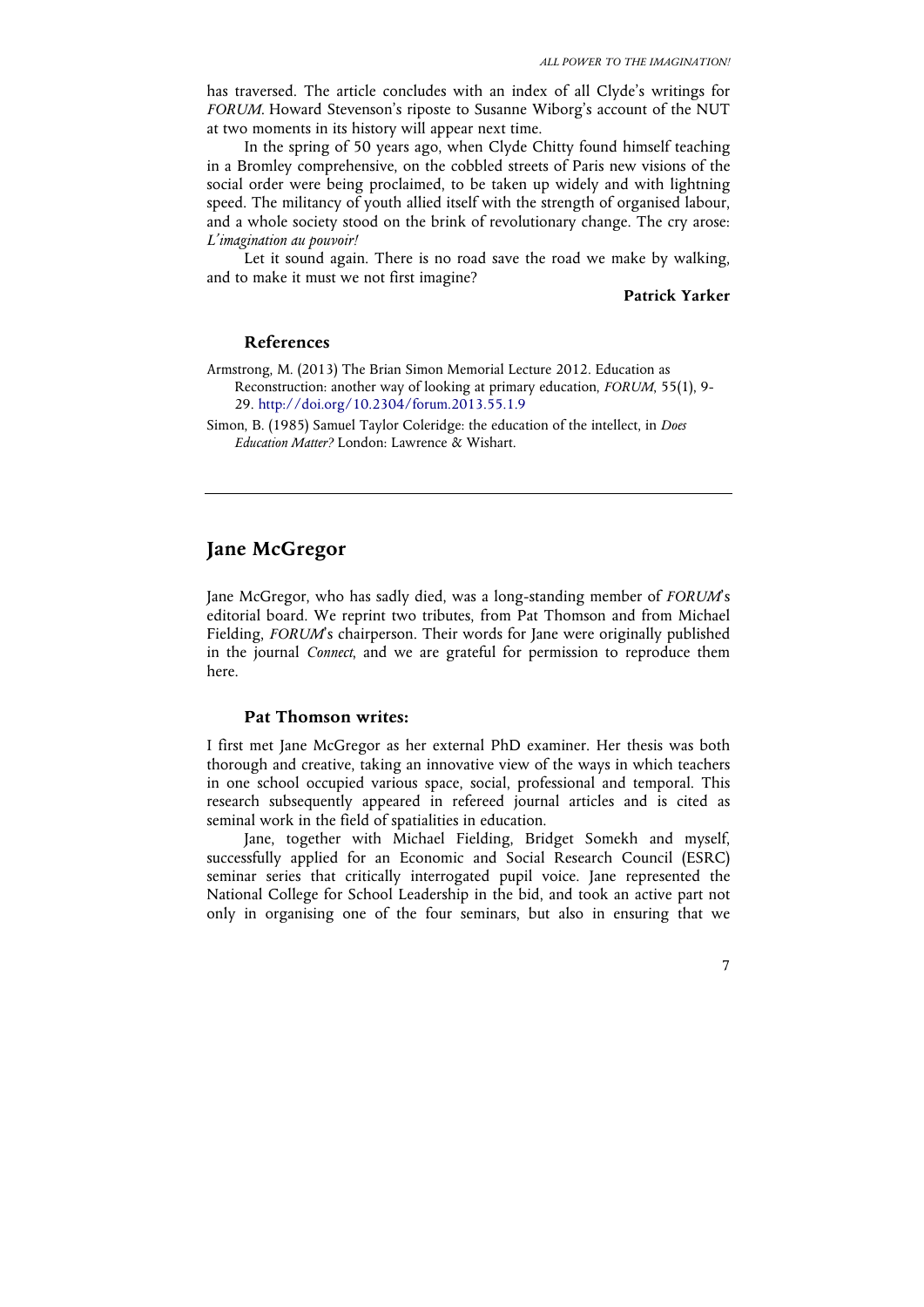#### *Editorial*

university-based partners always involved teachers and students. Jane was enthusiastic about and supportive of the publications that resulted from the series, ensuring that teachers and schools knew about them and that the National College for Teaching and Leadership (NCSL) took account of our discussions.

I subsequently worked with Jane on the Creative School Change project, funded by Creative Partnerships. Jane was one of four researchers whose job was to conduct initial case-study visits to forty schools, followed by more intensive work in twelve of them. Jane was responsible for the primary data collection over three years in four of these twelve schools. I remember visiting a school on the south coast with her in the second year of the project. With characteristic generosity, Jane invited me to stay with her overnight and then drive to the school the next day. We had some fun working out how to get the GPS working, with both of us seemingly incapable of getting the rather grating guidance to stop, even when we arrived in the school yard.

This particular school had done some exciting pupil-voice work in the first year and Jane was very keen to see how it had progressed, but conversations with the lead teacher had already suggested that the work had stalled. Our first day saw us both spending time shadowing two separate groups of students around the school. This proved to be an important, but disappointing, experience and we spend a great deal of time that night pacing the pier, trying to make sense of what had happened in and to the school. Disappointingly but not surprisingly, the school changed course the next year, giving up pupil voice and creativity in favour of more conventional quick-fix methods to improve its exam results, something Jane and I often discussed. This was an important reminder of the ways in which pupil-voice initiatives can be marginalised by policy pressures that are conservatively interpreted.

I know that I speak for other members of our project team – Chris Hall, Ken Jones, Lisa Russell, Ethel Sanders and Nick Owen – when I say that our research project benefited hugely from Jane's insights and grounded perspectives, her quick wit and open, collaborative spirit.

I saw Jane on and off over the ensuing years and was saddened by her failing health. I enjoyed seeing her Facebook posts about her travels, and the occasional exchange about exotic locations or the sad state of British politics. Many will be shocked to hear of Jane's passing, and so very sad to know we will not see her again. We will always remember her contributions to our lives and work. Pupil voice has lost a passionate advocate, an insightful commentator and a knowledgeable friend.

### **Michael Fielding writes:**

After a highly successful career as a secondary school humanities teacher and Head of Department, Jane became an equally successful teacher/researcher working in a range of professional and academic institutions, including the National College for School Leadership, the University of Cambridge, London